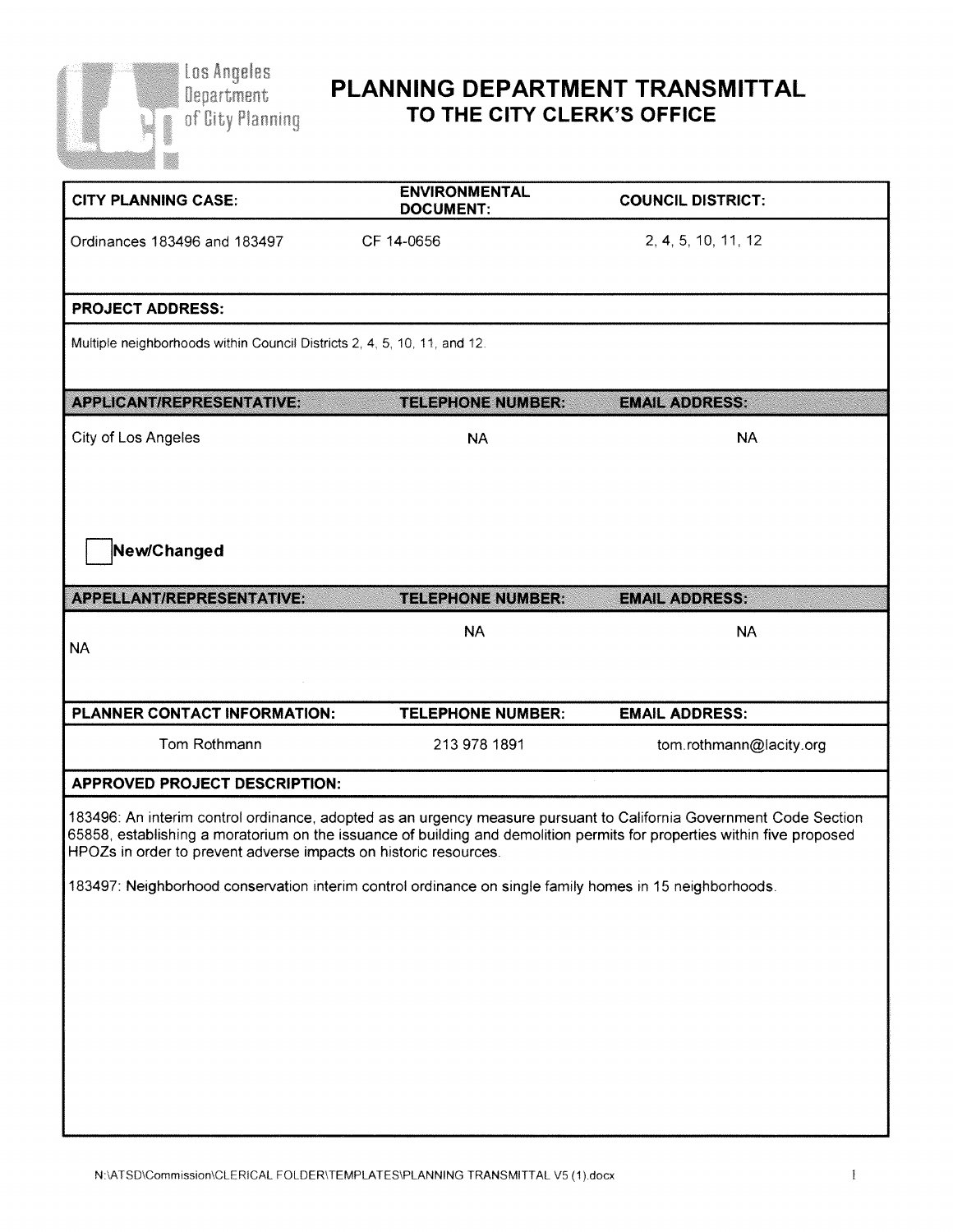| <b>COMMISSION ACTION(S) / ZONING ADMINISTRATOR ACTION(S): (CEA's PLEASE CONFIRM)</b>                                     |                 |                                       |                 |
|--------------------------------------------------------------------------------------------------------------------------|-----------------|---------------------------------------|-----------------|
| <b>NA</b>                                                                                                                |                 |                                       |                 |
|                                                                                                                          |                 |                                       |                 |
|                                                                                                                          |                 |                                       |                 |
|                                                                                                                          |                 |                                       |                 |
|                                                                                                                          |                 |                                       |                 |
|                                                                                                                          |                 |                                       |                 |
|                                                                                                                          |                 |                                       |                 |
|                                                                                                                          |                 |                                       |                 |
|                                                                                                                          |                 |                                       |                 |
|                                                                                                                          |                 |                                       |                 |
|                                                                                                                          |                 |                                       |                 |
| <b>ENTITLEMENTS FOR CITY COUNCIL CONSIDERATION:</b>                                                                      |                 |                                       |                 |
| On March 25, 2015, the City Council adopted two Interim Control Ordinances (ICOs) for a period of 45 days to address     |                 |                                       |                 |
| the proliferation of large, out-of-scale homes in 20 neighborhoods throughout the City. The City Council must renew them |                 |                                       |                 |
| prior to May 8, 2015 for them to remain in effect for up to two years.                                                   |                 |                                       |                 |
| FINAL ENTITLEMENTS NOT ADVANCING:                                                                                        |                 |                                       |                 |
| <b>NA</b>                                                                                                                |                 |                                       |                 |
|                                                                                                                          |                 |                                       |                 |
|                                                                                                                          |                 |                                       |                 |
| <b>ITEMS APPEALED:</b>                                                                                                   |                 |                                       |                 |
|                                                                                                                          |                 |                                       |                 |
| <b>NA</b>                                                                                                                |                 |                                       |                 |
|                                                                                                                          |                 |                                       |                 |
|                                                                                                                          |                 |                                       |                 |
| <b>ATTACHMENTS:</b>                                                                                                      | <b>REVISED:</b> | <b>ENVIRONMENTAL CLEARANCE:</b>       | <b>REVISED:</b> |
| Letter of Determination                                                                                                  |                 | <b>Categorical Exemption</b>          |                 |
| <b>Findings of Fact</b>                                                                                                  |                 | <b>Negative Declaration</b>           |                 |
| ✔ Staff Recommendation Report                                                                                            |                 | <b>Mitigated Negative Declaration</b> |                 |
| <b>Conditions of Approval</b>                                                                                            |                 | <b>Environmental Impact Report</b>    |                 |
| Ordinance                                                                                                                |                 | <b>Mitigation Monitoring Program</b>  |                 |
| Zone Change Map                                                                                                          |                 | <b>Other</b> 2007 2008 2014           |                 |
| <b>GPA Resolution</b>                                                                                                    |                 |                                       |                 |
| Land Use Map                                                                                                             |                 |                                       |                 |
| <b>Exhibit A - Site Plan</b>                                                                                             |                 |                                       |                 |
| <b>Mailing List</b>                                                                                                      |                 |                                       |                 |
| <b>Land Use</b>                                                                                                          |                 |                                       |                 |
| ✔ Other (2) Resolutions                                                                                                  |                 |                                       |                 |
|                                                                                                                          |                 |                                       |                 |

N:\ATSD\Commission\CLERICAL FOLDER\TEMPLATES\PLANNING TRANSMITTAL V5 (1).docx 2